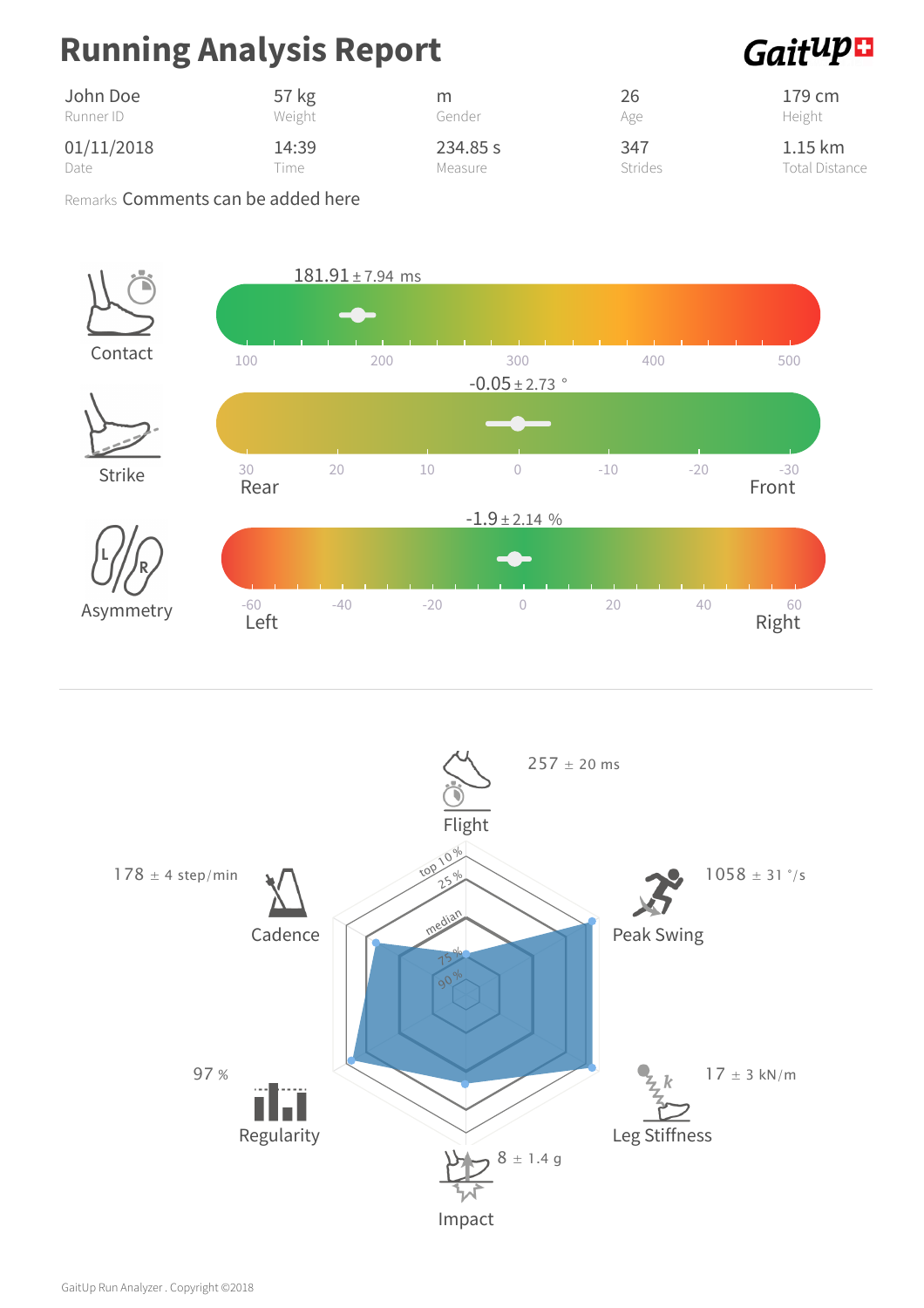## Detailed Statistics

# **Gaitup**

| <b>Temporal</b> |         |        |                    |        |               |      |           |        |  |
|-----------------|---------|--------|--------------------|--------|---------------|------|-----------|--------|--|
| Parameter       | Contact |        | <b>Flight Time</b> |        | <b>Stride</b> |      | Cadence   |        |  |
| Units           | ms      |        | ms                 |        | S             |      | steps/min |        |  |
| Side            |         | R      |                    | R      |               | R    | L         | R      |  |
| Mean            | 181.91  | 169.61 | 107.56             | 256.82 | 0.67          | 0.67 | 177.53    | 177.53 |  |
| Std             | 7.94    | 14.07  | 12.29              | 10.34  | 0.01          | 0.01 | 3.79      | 5.04   |  |
| Median          | 183.24  | 173.17 | 106                | 256    | 0.67          | 0.67 | 177.51    | 176.99 |  |
| lqr             | 7.55    | 5.03   | 12                 | 12     | 0.02          | 0.02 | 5.25      | 6.8    |  |
| Min             | 137.92  | 120.29 | 80                 | 232    | 0.63          | 0.62 | 160.42    | 156.65 |  |
| Max             | 215.97  | 198.34 | 178                | 302    | 0.74          | 0.76 | 188.67    | 191.69 |  |
| Cv              | 4.36    | 8.29   |                    |        | 2.15          | 2.85 | 2.13      | 2.83   |  |

| <b>Spatial</b> |                     |         |                        |          |                |          |           |      |  |
|----------------|---------------------|---------|------------------------|----------|----------------|----------|-----------|------|--|
| Parameter      | <b>Strike Angle</b> |         | <b>Pronation At IC</b> |          | Lift Off Angle |          | Amplitude |      |  |
| Units          |                     | degree  |                        | degree   |                | degree   |           | m    |  |
| Side           | L                   | R       |                        | R        | L              | R        | L         | R    |  |
| Mean           | $-0.05$             | 2.68    | $-28.8$                | $-27.35$ | $-43.63$       | $-41.26$ | 1.67      | 1.66 |  |
| Std            | 2.73                | 3       | 4.05                   | 10.44    | 4.02           | 4.52     | 0.09      | 0.11 |  |
| Median         | $-0.26$             | 2.85    | $-29.3$                | $-30.28$ | $-43.41$       | $-40.88$ | 1.67      | 1.65 |  |
| lgr            | 3.79                | 3.84    | 3                      | 6.55     | 4.79           | 5.39     | 0.12      | 0.15 |  |
| Min            | $-9.1$              | $-11.5$ | $-35.89$               | $-41.52$ | $-62.57$       | $-54.47$ | 1.39      | 1.31 |  |
| Max            | 7.76                | 10.27   | $-0.53$                | 1.28     | $-32.32$       | $-31.8$  | 2.01      | 2.08 |  |
| Cv             |                     |         |                        |          |                |          | 5.92      | 7.07 |  |

| Performance | $\overbrace{\hspace{15em}}$ |      |                        |       |                          |       |            |         |                           |       |               |       |
|-------------|-----------------------------|------|------------------------|-------|--------------------------|-------|------------|---------|---------------------------|-------|---------------|-------|
| Parameter   | Speed                       |      | <b>Vertical Impact</b> |       | <b>Horizontal Impact</b> |       | Peak Swing |         | <b>Vertical Stiffness</b> |       | Leg Stiffness |       |
| Units       | m/s                         |      | g                      |       | degree/s<br>g            |       | kN/m       |         | kN/m                      |       |               |       |
| Side        |                             | R    |                        | R     |                          | R     |            | R       |                           | R     |               | R     |
| Mean        | 4.95                        | 4.91 | 6.94                   | 8.19  | 10.06                    | 8.93  | 1021.51    | 1057.63 | 41.31                     | 35.3  | 11.97         | 16.83 |
| Std         | 0.28                        | 0.35 | 1.15                   | 2.12  | 1.1                      | 1.28  | 89.81      | 66.35   | 3.18                      | 5.44  | 1.31          | 3.3   |
| Median      | 4.93                        | 4.89 | 7.07                   | 8.2   | 10.15                    | 9.08  | 1005.98    | 1053.59 | 41.27                     | 33.57 | 11.94         | 16.07 |
| lgr         | 0.34                        | 0.49 | 1.24                   | 1.78  | 1.19                     | 1.64  | 130.51     | 73.88   | 2.55                      | 2.14  | 1.34          | 2.42  |
| <b>Min</b>  | 4.21                        | 3.74 | 2.58                   | 2.23  | 2.81                     | 5.07  | 847.28     | 671.01  | 28                        | 27.6  | 8.63          | 11.03 |
| Max         | 5.95                        | 5.95 | 10.6                   | 14.14 | 12.89                    | 11.86 | 1344.74    | 1276.26 | 62.75                     | 58.63 | 18.91         | 28.72 |
| <b>Cv</b>   | 5.71                        | 7.24 | 16.68                  | 25.87 | 10.99                    | 14.4  |            |         |                           |       | 10.95         | 19.62 |